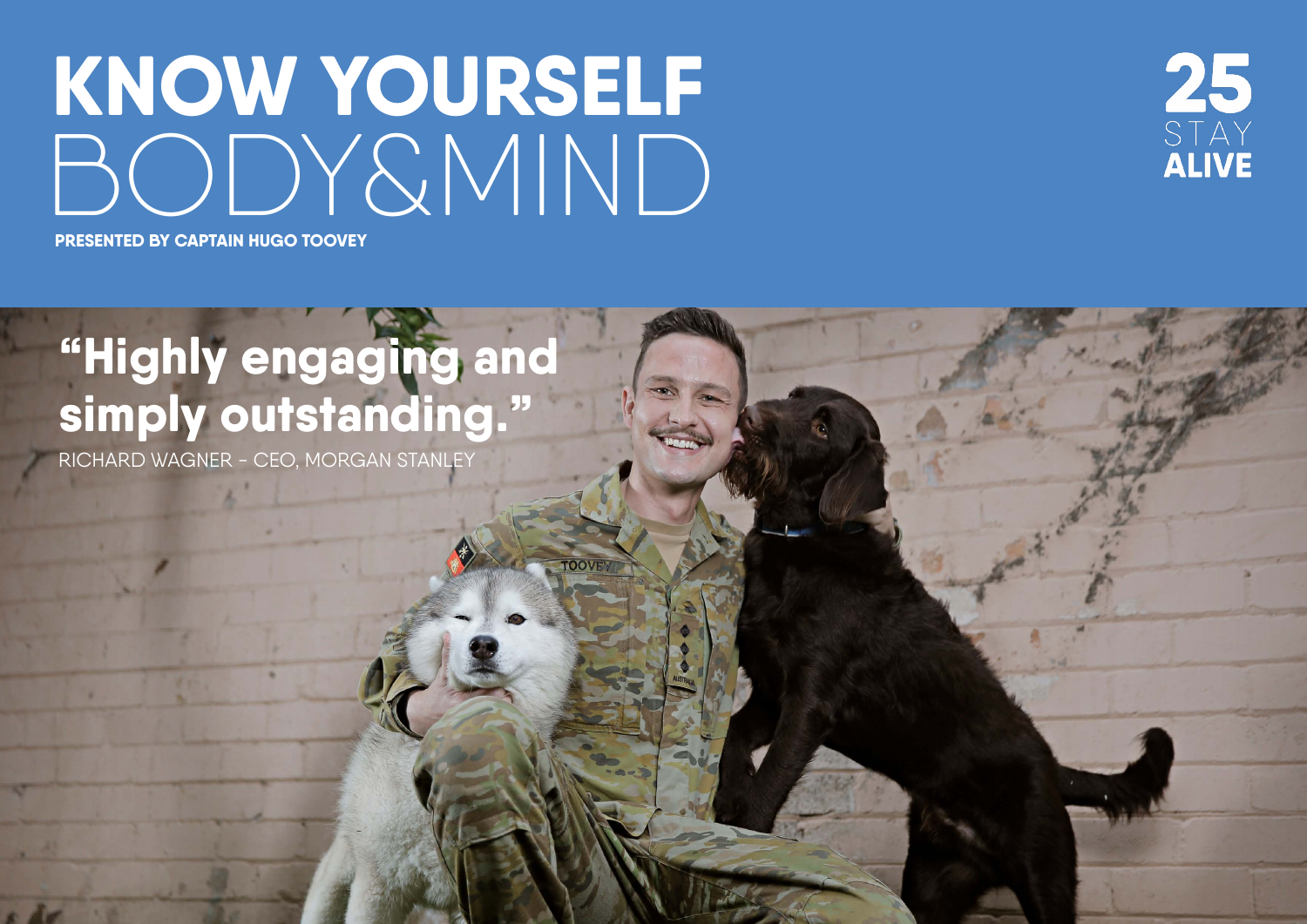

**''The presentation was nothing but inspirational, powerful and informative and deeply impacted our team. Please run this workplace program, you could save someone's life. What could be more important than that?"**

SHANE QUINN, EXECUTIVE CHAIRMAN, QUINTESSENTIAL EQUITY

#### **Captain Hugo Toovey is a two-time cancer survivor and mental health advocate.**

In addition to being an Army Health and Wellbeing Officer, Hugo also founded 25 STAY ALIVE - an organisation on a mission to educate and inspire the younger generation to be proactive with their health.

Having survived testicular cancer, bowel cancer, multiple invasive surgeries, months of painful treatments, and ongoing battles with his mental health - all in his 20s, Hugo is no stranger to adversity. Throughout it all he has managed to maintain his sense of humour and inspire others to look after their own health and wellbeing. Hugo is also an ambassador for Movember and the Jodi Lee Foundation as well as and hosting the Behind the Uniform Podcast.



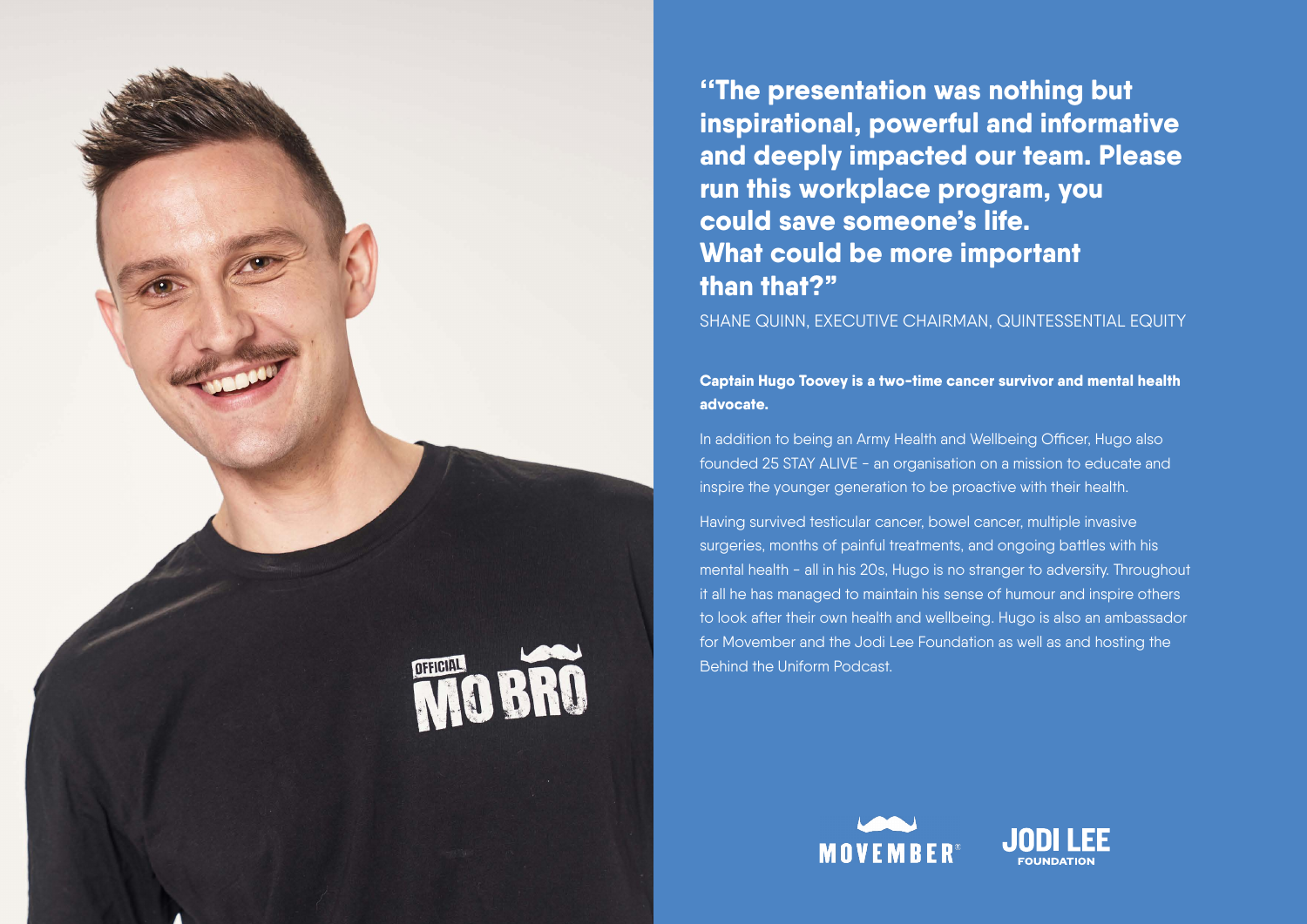## **ABOUT THE PRESENTATION**

**''Hugo shared a very personal, powerful and inspiring story that provided the team a strong sense of hope, comfort and purpose. He talks to the importance of being vulnerable, of asking for support and of focusing on your physical and mental health. He strikes deep empathy in making sure people learn from his experiences, and I have no doubt he will leave a legacy of awareness, care and optimism amongst our team."**

TOBY DEWAR, DIRECTOR AT FOXTEL MEDIA

Our health should be our number one priority, because without it, everything else is irrelevant. We all need to be proactive with our health, and to get checked if something is not right. But health is not just about what you eat and how you exercise, it's about what you are thinking and feeling too.

In this powerful 60 minute presentation, you will join Hugo on an emotional roller-coaster as he tells his remarkable story of overcoming adversity. There will be tears, laughter and goosebumps, and you will learn some invaluable lessons along the way.

#### **COSTS**

*Presentation at your workplace* \$1,200 + GST (Plus travel expenses) *Webinar*

\$500 + GST

Maximum 200 people

This workplace program also includes a follow-up visit or video and Hugo is also available for ongoing support to employees.